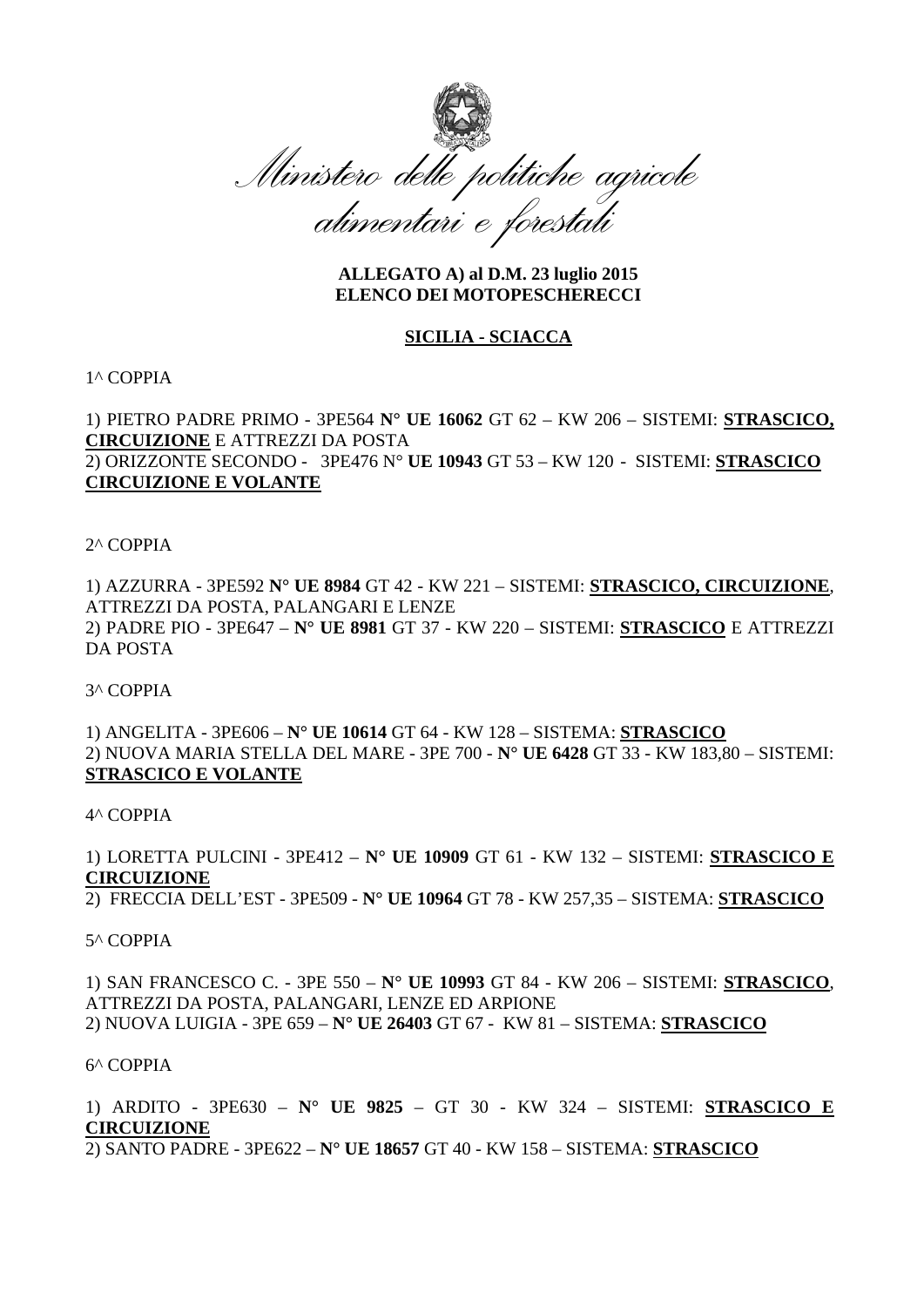

## **ALLEGATO A) al D.M. 23 luglio 2015 ELENCO DEI MOTOPESCHERECCI**

#### **ADRIATICO**

### 7^ COPPIA

1) TORNADO - SB 499 – **N° UE 25360** GT 126 - KW 478 – SISTEMA: **STRASCICO** 2) GIOBBE - 4PC 453 – **N° UE 10157** GT 113 – KW 382 – SISTEMI: **STRASCICO, CIRCUIZIONE E VOLANTE**

8^ COPPIA

1) NUOVA SANTA BARBARA I - 2BL813 – **N° UE 12922** – GT 98 – KW 634 SISTEMI: **STRASCICO, CIRCUIZIONE E VOLANTE**

2) VENERE - 2BL808 – **N° UE 26478** – GT 68 KW 176,5 SISTEMA: **STRASCICO**

9^ COPPIA

1) MAURO PADRE - 2BL775 – **N° UE 18322** GT 67 – KW 465 – SISTEMI: **STRASCICO, CIRCUIZIONE E VOLANTE** 2) MADONNA DI LOURDES - ML1182 – **N° UE 27201** – GT 54 – KW 316,27 – SISTEMA: **STRASCICO**

10^ COPPIA

1) VINCENZO I - SB579 – **N° UE 28150** GT 90 – KW 250 – SISTEMI: **STRASCICO, CIRCUIZIONE E VOLANTE**

2) IGOR - 9PC682 – **N° UE 744** – GT 119 – KW 338 – SISTEMA: **STRASCICO**

11^ COPPIA

1) STELLA POLARE S. - 1RA 884 – **N° UE 18416** – GT 13 – KW 104,5 – SISTEMI: **STRASCICO E ATTREZZI DA POSTA**

2) LUCIA S. - 1RA 802 – **N° UE 18415** – GT 41 – KW 110 – SISTEMI: **STRASCICO, VOLANTE** E ATTREZZI DA POSTA

12^ COPPIA

1) ILARIA I - 1CI122 – **N° UE 28566** – GT 11 – KW 140 – SISTEMA: **STRASCICO** 2) SAMUELE - 1CI123 – **N° UE 28567** – GT 11 – KW 166 – SISTEMI: **STRASCICO** E ATTREZZI DA POSTA